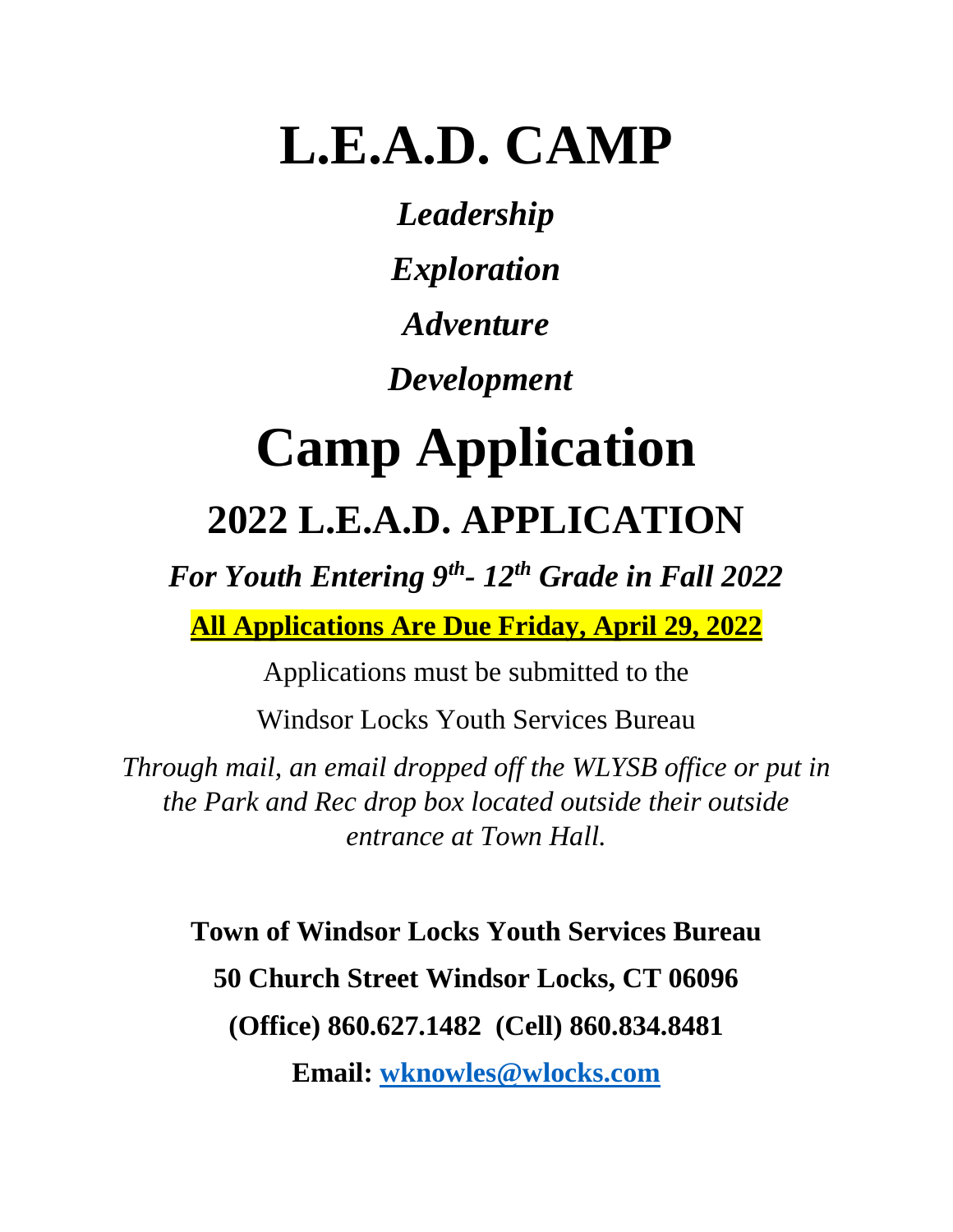March 25, 2022

Dear Prospective L.E.A.D. Participant,

We are excited that you have decided to apply for one of the L.E.A.D. Positions for the upcoming 2021 Camp Season.

The Windsor Locks Youth Services Bureau brings the L.E.A.D. program to you. The L.E.A.D. program is conducted at Pesci Park within the Town of Windsor Locks Parks and Recreation Day Camp. This program is designed to gain real-life experience and responsibilities that will help you in your schooling and help you obtain other employment opportunities in the future. Space in this program is highly competitive, and only a limited number of youth will be accepted.

Once you have applied for the L.E.A.D program, you will undergo an interview process. When all interviews are completed, the candidates will be selected based on the best fit to participate in the program. **If you are selected for the program, you will receive a letter of acceptance and dates for mandatory training sessions and parent meetings to fully qualify you for the position.** This session will give you valuable information regarding the Youth Services policies and expectations of duties for this camp season.

Please remember that this program is a 6-week commitment. *There is no cost to participate in this program.*

#### *Please return this application no later than April 29, 2022. We must adhere to this deadline.*

**Please fill out the attached pages completely, leaving no information blank.** The more information you can provide, the more informed decision we can make on choosing the suitable candidates. Feel free to call or email me with any questions.

Thank you for your time, and we look forward to receiving your application.

Sincerely,

Wendy Knowles

Windsor Locks Youth Services Bureau, Director [wknowles@wlocks.com](mailto:wknowles@wlocks.com) (Office) 860.627.1482 (Cell) 860.834.8481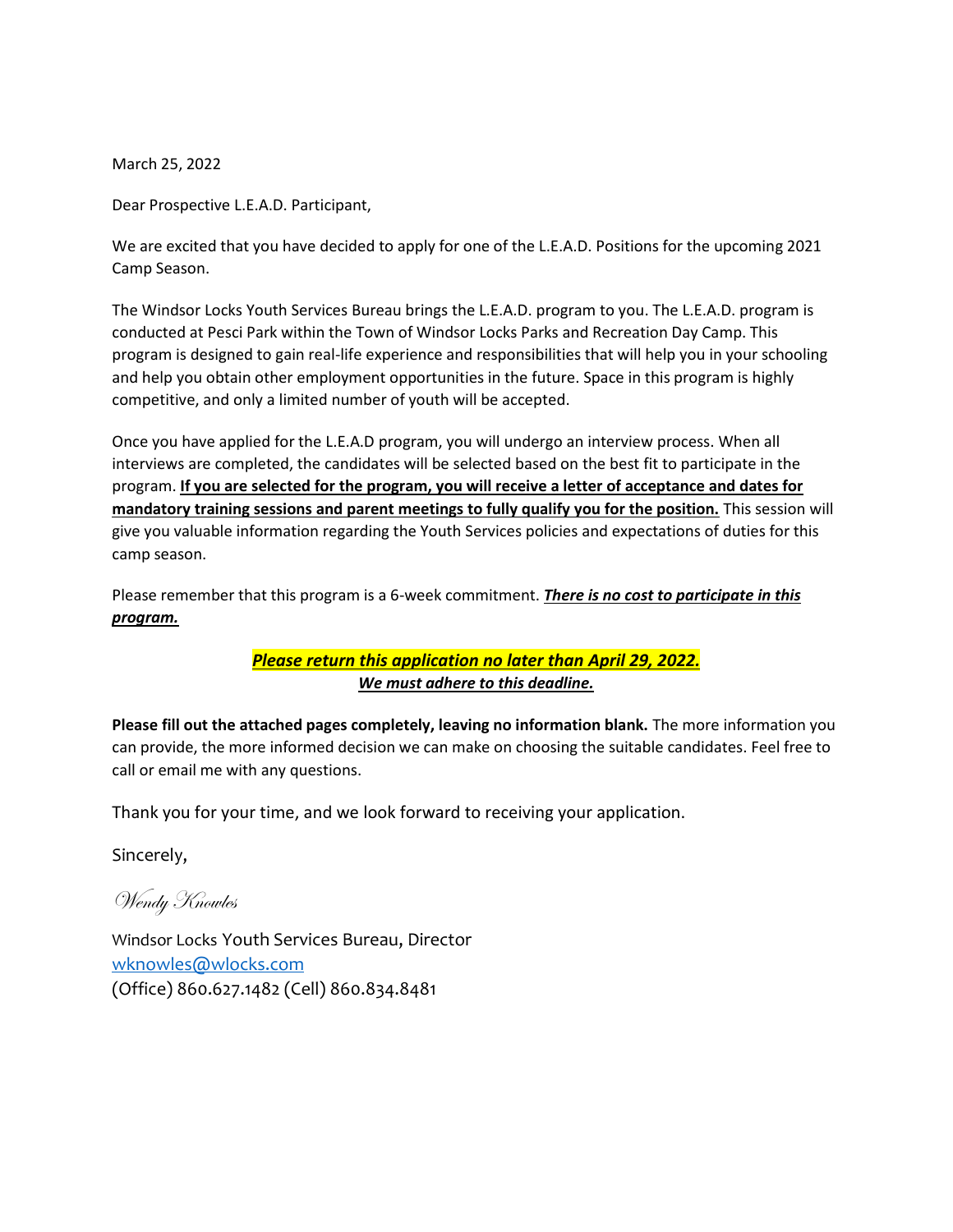### **LEAD SUMMER CAMP APPLICATION**

|                                                                                                                                                      |                                                                                             | Grade in Fall: ________ |  |
|------------------------------------------------------------------------------------------------------------------------------------------------------|---------------------------------------------------------------------------------------------|-------------------------|--|
| 1. Have you ever attended the Windsor Locks Summer Day Camp in the past? ________<br>2. If yes, how many years have you attended? __________________ |                                                                                             |                         |  |
|                                                                                                                                                      | Please answer the questions below as completely as you can (please print neatly)            |                         |  |
|                                                                                                                                                      | 1. What jobs or volunteer experience do you have?                                           |                         |  |
|                                                                                                                                                      |                                                                                             |                         |  |
|                                                                                                                                                      |                                                                                             |                         |  |
|                                                                                                                                                      |                                                                                             |                         |  |
|                                                                                                                                                      |                                                                                             |                         |  |
|                                                                                                                                                      |                                                                                             |                         |  |
|                                                                                                                                                      | 2. List any specific skills you have (i.e. arts and crafts, computers, sports, dance, etc.) |                         |  |
|                                                                                                                                                      |                                                                                             |                         |  |
|                                                                                                                                                      |                                                                                             |                         |  |
|                                                                                                                                                      |                                                                                             |                         |  |
|                                                                                                                                                      | 4. List four strengths and weaknesses of yours.                                             |                         |  |
|                                                                                                                                                      |                                                                                             |                         |  |
|                                                                                                                                                      |                                                                                             |                         |  |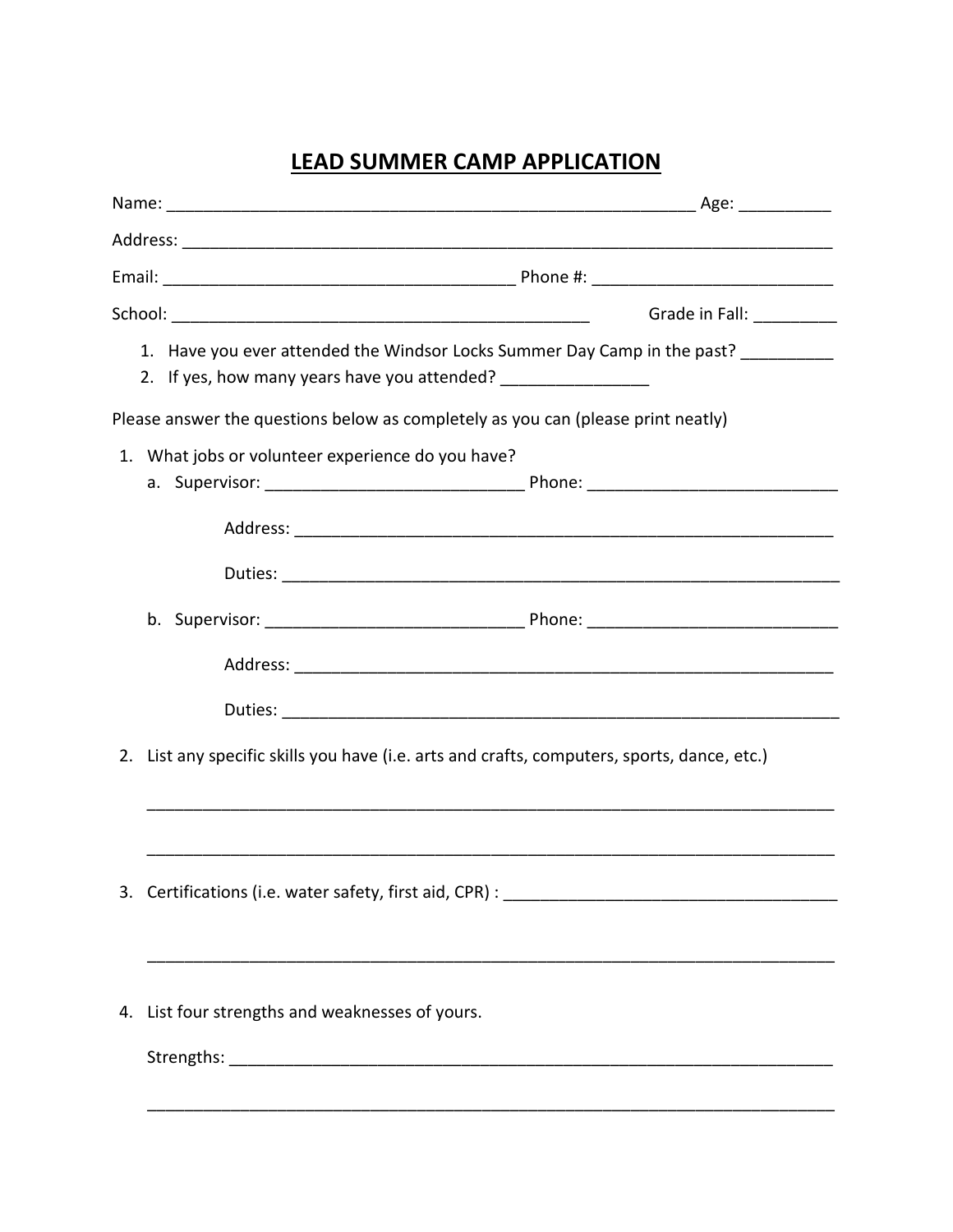5. What is your definition of the word "responsibility"? 6. What is your definition of the word "fun"? **REFERENCES** - We may call/check your references. Please list the names, addresses, and phone numbers of two references unrelated to you. Name: We have a state of the state of the state of the state of the state of the state of the state of the state of the state of the state of the state of the state of the state of the state of the state of the state of th A. Address: Analysis and the contract of the contract of the contract of the contract of the contract of the contract of the contract of the contract of the contract of the contract of the contract of the contract of the cont How long have you known them? **B.** Date of Application\_\_\_\_\_\_\_\_\_\_\_\_\_\_\_\_\_\_